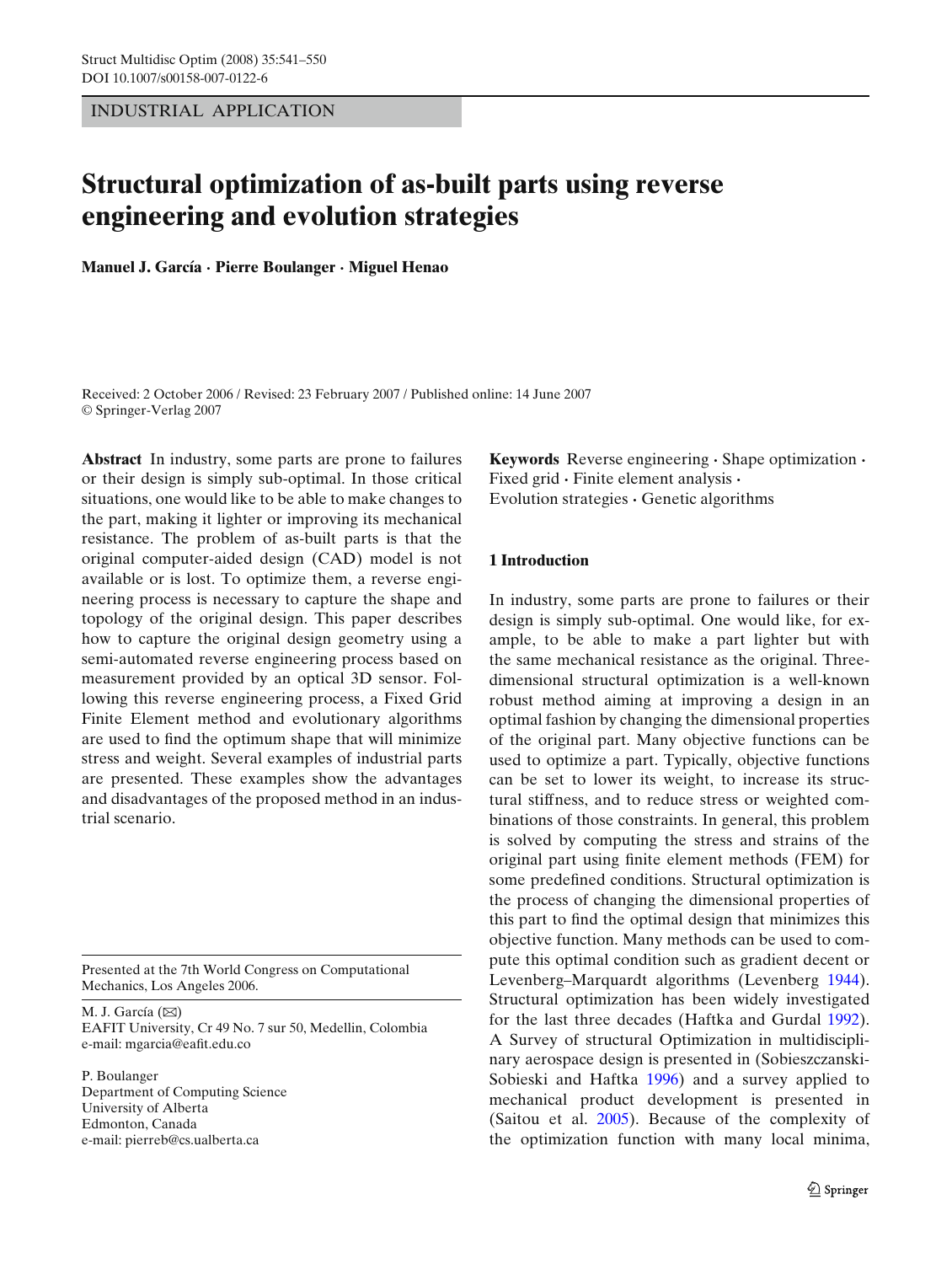<span id="page-1-0"></span>stochastic optimization techniques are preferred to gradient-based techniques. Evolutionary algorithms have been used for optimization since their introduction 40 years ago. They were developed independently by research groups in the USA and Europe (Bäck and Schwefe[l](#page-8-0) [1996\)](#page-8-0). They mimic Darwin's theory of evolution initially presented in his book *On the Origin of Species by Means of Natural Selection*, where an optimal population for a specific environment is selected by a process called "natural selection." Natural selection is the mechanism by which those individuals who are better adapted to a particular environment survive over generations, while the less adapted individuals are eliminated. Evolutionary computation approximates Darwin's theory in the form of an algorithm (Bäc[k](#page-8-0) [1996](#page-8-0)). Application to shape optimization can be found in Woon et al[.](#page-9-0) [\(2000\)](#page-9-0) and García and Gonzale[z](#page-8-0) [\(2004\)](#page-8-0).

The four main variants of evolutionary computation that have been established over the last years are genetic algorithms (Gen and Chen[g](#page-9-0) [1997\)](#page-9-0), evolution strategies, evolutionary programming, and genetic programming (Bäc[k](#page-8-0) [1996](#page-8-0); Bäck and Schwefe[l](#page-8-0) [1996;](#page-8-0) Schwefel et al[.](#page-9-0) [1995\)](#page-9-0). These algorithms are applied to problems in which analytical information where the function's gradient is not available. All algorithms start with a population of individuals that represent a potential solution to the optimization problem. Probabilistic operators (mutation and recombination) are applied to the population of individuals to produce new generations of offsprings. Then, a selection process of individuals is performed to select the fittest individuals. The fitness of an individual is associated to an objective function that needs to be optimized. Evolution strategies have been applied before to the optimization of 2D structures (García and Gonzale[z](#page-8-0) [2004](#page-8-0)). In which case, individuals of a population consist of a set or feasible geometries that satisfy some topological and mechanical constraints.

The problem with the structural optimization of asbuilt parts is that the original geometry of the design is lost. What needs to be done before any optimization process takes place is to capture the original design using 3D geometric sensors capable of measuring at high density and precision (the manufactured part). Following this measurement process, a reverse engineering (RV) process is necessary to transform the measured points into a parametric CAD model that can be optimized. Because structural optimization is a complex parameter space to explore, the CAD model produced by the RV process must have a minimal meaningful set of dimensional parameters that will be changed. In other works, some researchers (Spath et al[.](#page-9-0) [2002](#page-9-0)) use complex geometric representations such as surface and volumetric meshes to do the same thing. However, these geometric models are not really suited for this optimization process, as the preservation of topology may be lost. It also assumes that the resulting optimized triangular mesh must be reverse engineered to capture the final optimal design.

Section [1](#page-0-0) briefly describes the RV process with the structural optimization constraints in mind. Section 2 describes a general overview on how evolutionary algorithms can be used in the context of structural optimization, and Section [3](#page-3-0) describes the geometric modeling scheme necessary to perform this optimization. Following the geometric reconstruction and parametrization, Section [4](#page-3-0) describes how a fixed grid (FG) finite element analysis algorithm is used to compute stress and strain for some operating conditions at each instance of the new geometry. Using the results of this analysis, Section [5](#page-4-0) describes the specifics of the evolutionary algorithm used in this implementation, and Section [6](#page-4-0) describes how to modify the current geometry to optimize the design. Section [7](#page-5-0) presents some experimental results obtained so far.

#### **2 Reverse engineering for structural optimization**

To be compatible with the shape optimization, the RV process needs to reconstruct a CAD compatible parametric model from multi-view 3D data produced by a geometric sensor such as a computed tomography (CT), or optical or sonic sensor. The choice of the sensing technology depends on the complexity of the part and the precision at which one digitize them. In this experiment, we used a Kreon line optical sensor that is based on optical triangulation to measure the distance



**Fig. 1** The shape of the real part is acquired by an optical Kreon scanner mounted on a Faro arm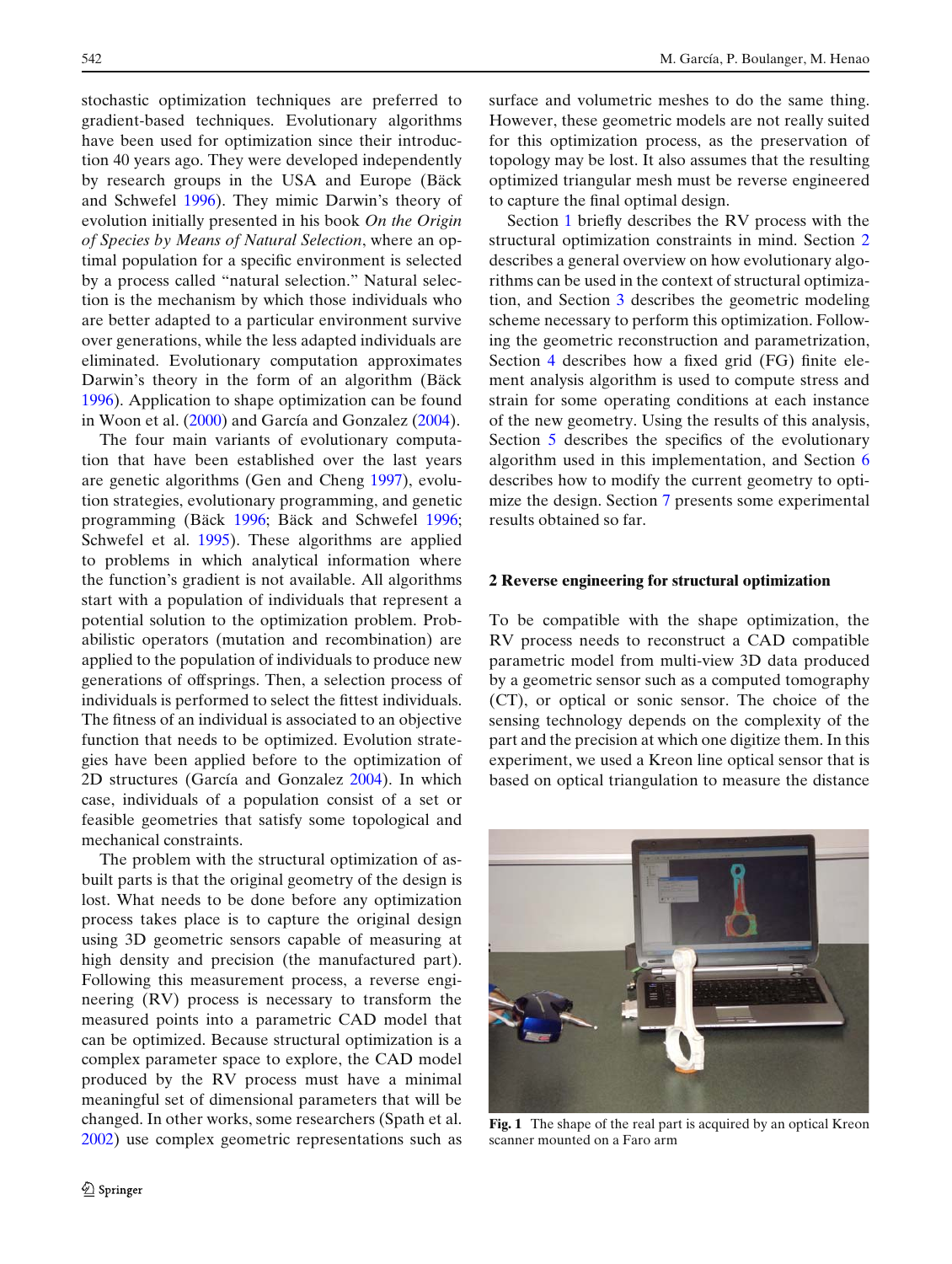between the sensor and the surface of the object. The Kreon sensor used can measure at a rate of 30,000 pts/s with a resolution of 50  $\mu$ m. Figure [1](#page-1-0) shows a picture of the sensor during the digitization session of one of the optimized part.

As with most optical sensors, the part needs to be digitized from different points-of-view as illustrated on the computer screen in Fig. [1.](#page-1-0) This multi-view acquisition process is necessary to capture the whole surface of the part to deal with occlusions and specular reflections. Automatic multi-view registration and integration is a complex problem that is still subject to research. In many commercial systems, a practical solution using a mechanical arm is used to locate in real-time and at high precision the position of the scanning device. In our system, the Kreon scanner is mounted on the end effector of a positioning arm capable of a precision in the order of 15  $\mu$ m. After a positioning process that computes the rigid transformation between the arm end affector position and the Kreon scanner, the combined precision of the measuring instrument is in the order of 67  $\mu$ m at  $\pm$  3 $\sigma$ .

In general, the raw data produced by those sensors are not directly suitable for import into CAD/CAM systems, as these range data consist of millions of single points located in the central coordinate system of the positioning arm and are called point clouds. To generate a CAD-compatible surface description from those point clouds, several data processing steps need to be performed: point cloud filtering, registration of all the point clouds into one common coordinate system, reconstruction from the global point cloud in a coherent triangular mesh that reconstructs the topology of the surface being digitized, and post-processing of the triangular mesh to fix holes and to sample the surface according to curvature. The final and most important step for shape optimization is to fit the triangulated surface using parametric modeling techniques such as nonuniform, rational B-splines (NURBS) in such a way that the final model can be optimized by modifying the parameters of the model. One can see in Figs. 2 and [3](#page-3-0) two examples of such RV processes. Typically, even the simplest objects like the hook require at least five views to guaranty complete surface coverage. In the case of the connecting rod, we needed ten views on both sides to cover the whole surface. The two sides were integrated using a data-to-data registration process similar to the it[er](#page-8-0)ative closest-point algorithm or ICP (Besl and McKay [1992](#page-8-0)).

On the market, there are a lot of software capable of performing such processing steps. To name a few, the better ones are Polyworks™, Raindrop Geomagic™, and RapidForm™. Using Polyworks, the total digitizing time for both objects was approximately 15 min, and the processing time to transform the point cloud into a triangular mesh was approximately 1 h each. The resulting leak-free triangular models for each part was 20,000 triangles for the hook and 35,000 triangles for

**Fig. 2** From as-built part to FEM model (the connecting rod case): **a** picture of the real part, **b** digitized and integrated point cloud, **c** 3D triangulated meshed model of the point cloud, **d** extracted parametric nonuniform, rational B-splines (NURBS) model from the mesh model, and **e** stress distribution after FEM analysis on NURBS CAD model

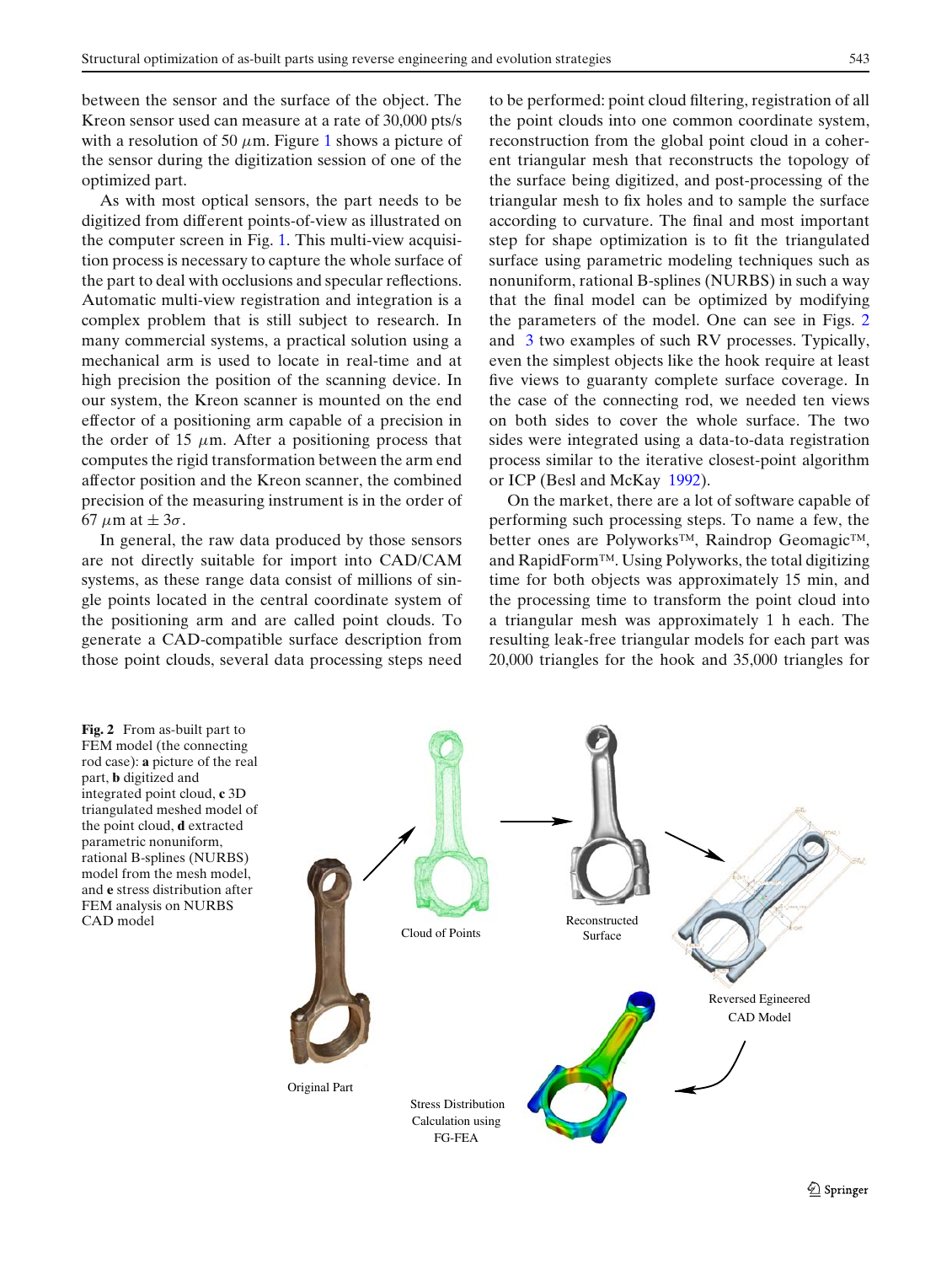<span id="page-3-0"></span>

**Fig. 3** Extraction of the CAD model from multi-view point cloud of a hook

the connecting rod. Using Polyworks' NURBS surface modeling tools, the triangulated model was then transformed into a parametric CAD model in 1 day. One of the requirements for shape optimization was that the final CAD had to be within a limited set of parameters that could be controlled by the shape optimization process. This final step of the modeling process is very difficult to automate, as it is very difficult to detect from the triangular mesh, the dominant topological shape of a part. In the future, one can imagine already parameterized generic shapes that can be adapted to the scanned object by a non-linear fitting algorithm.

## **3 FG evolution strategies for structural optimization**

Evolution strategies structural optimization is a method developed for shape and parametric optimization of 3D linear elastic structures using evolution strategies. The main advantage of evolution strategies over genetic algorithms is the real valued representation of individuals instead of a binary encoding. There is no need for realto-binary conversion, and the operators are based on real variable probabilistic operators rather than lowlevel manipulation of the bits. It is also independent of the type of coding used to store the variables, and finally, the genetic operator can be defined using state-of-the-art probabilistic and statistical operators (Bäc[k](#page-8-0) [1996\)](#page-8-0).

In contrast with other structural optimization approaches, this method maintains and uses a high-level solid modeling representation of the structure. Optimization is accomplished by modifying the control points of the surfaces and CAD primitive parameters. Geometric operations are accomplished using Pro/ Toolkit (PT[C](#page-9-0) [1997\)](#page-9-0), the Pro/Engineer™application programmer interface (API) that provides access to the geometric kernel functions. Also, it provides support for solid model representation and operation, and user interface.

Finally, fixed grid finite element analysis (FG-FEA) is used for structural analysis. It provides a fast estimate for the stress and displacement fields in the structure.

A structural optimization application was developed using the methods previously mentioned called provolution. It runs under the Pro/Engineer user interface. The architecture and [de](#page-8-0)scription of the software can be found in (García et al. [2007](#page-8-0); Garcí[a](#page-9-0) [2005\)](#page-9-0).

#### **4 Geometric modeling**

The geometric kernel allows solid manipulation via API. Boundary representation is obtained and expressed in form of NURBS. NURBS control points and also the solid primitives that can be maintained as design variables. The main advantage of this approach is that CAD information is maintained over the whole process, and therefore, a simple topology consistence test can be implemented to guarantee the geometric validity of the structures in the optimization process.

## 4.1 Non-uniform rational B-splines

The geometry of the structure is maintained by its boundary representation that contains information about the CAD primitives. Free-form shapes are represented by NURBS surfaces (Piegl and Tille[r](#page-9-0) [1997](#page-9-0)). NURBS is a mathematical representation for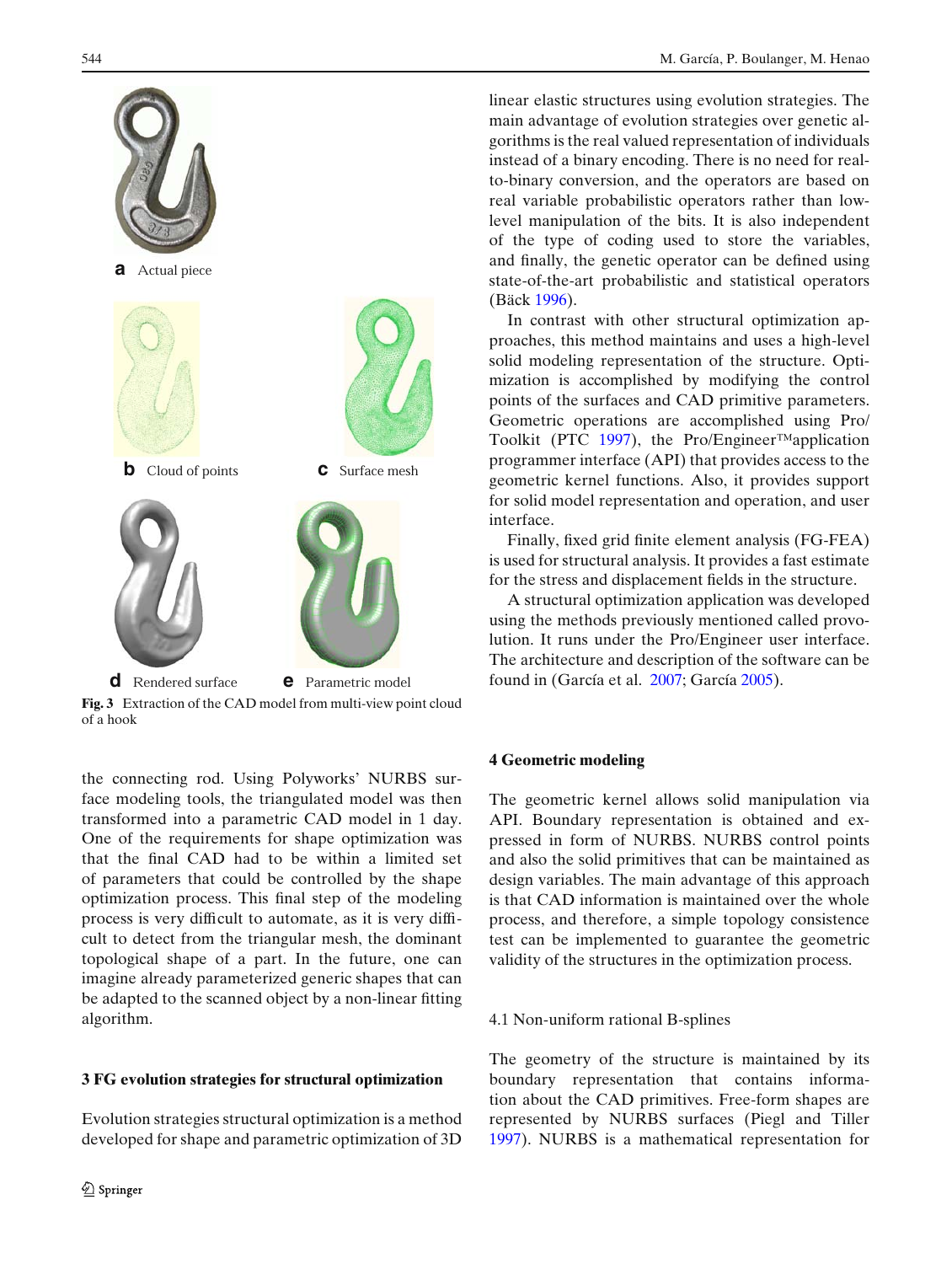<span id="page-4-0"></span>3–D surfaces, and it is supported by most of the CAD systems. A surface is represented as the following:

$$
S(u, v) = \frac{\sum_{i=0}^{n} \sum_{j=0}^{m} w_{ij} N_{i, p}(u) N_{j, q}(v) P_{ij}}{\sum_{i=0}^{n} \sum_{j=0}^{m} w_{ij} N_{i, p}(u) N_{j, q}(v)},
$$

with *u*, *v* as parameters,  $N_{i,p}$ *and* $N_{i,q}$  as base functions, *Pij* as control points, and  $w_{ii}$  as weights.

The shape of the surface can be controlled by changing the position of the control points. See Fig. 4.

#### **5 FG finite element analysis**

FG finite element is a methodology to solve elasticity problems that was first introduced by García and Steve[n](#page-8-0) [\(1999](#page-8-0)) as an engine for numerical estimation of stress and displacement fields. The FG finite element method provides a tool for finding fast initial solutions to partial differential equation problems. The main idea is that the geometry is immersed in a grid of equal-sized elements, and the problem is solved using standard finite element analysis for a two-material problem. Special care is taken in the elements of the interface of the two materials to guarantee a minimum computational error.

Different material properties are given to the inside and to the outside. In general, the outside material is made of material with very low Young's modulus (like static air) and represent no interaction. The three different types of finite elements on a FG are shown in Fig. 5. The stiffness matrix for elements inside, *I*, or outside, *O*, can be calculated using a standard technique, while the stiffness matrix for elements on



**Fig. 4** NURBS representation of a surface



**Fig. 5** Different types of finite elements in a FG method

the boundary, *NIO*, need a special treatment. Let *E* be Young's modulus and ν the Poisson's ratio for the constitutive material model; then, if *I* and 0 stand for inside and outside material, respectively, then the element stiffness matrix for an *NIO* element can be approximated by

$$
\mathbf{K}_{NIO} = E_{NIO} \hat{\mathbf{K}}, \text{ with}
$$
  
\n
$$
E_{NIO} = \xi E_I + (1 - \xi) E_O.
$$
 (1)

The advantages of FG in structural optimization are numerous:

- It provides a fast analysis and re-analysis tool.
- No re-meshing is necessary, as only few positions of the stiffness matrix are changed when small changes in the geometry are made.
- The element stiffness matrix is constant. Therefore, the computation of the new analysis can be done with a minimum computational cost.
- Finally, there is no distortion of the elements of the grid.

Details on the theory and implementation of the FG method can be found in García and Steve[n](#page-8-0) [\(1999](#page-8-0)) for 2D cases and in Garcia et al. [\(2005](#page-8-0)) for 3D cases. It has been shown that a permissible error level is maintained with this approach and making this method suitable for structural optimization.

#### **6 Evolution strategies**

In evolution strategies,  $\mu$  survivors are selected from the union of parents ( $\mu$ ) and offspring ( $\lambda$ ) such that a course of evolution is guaranteed. An individual is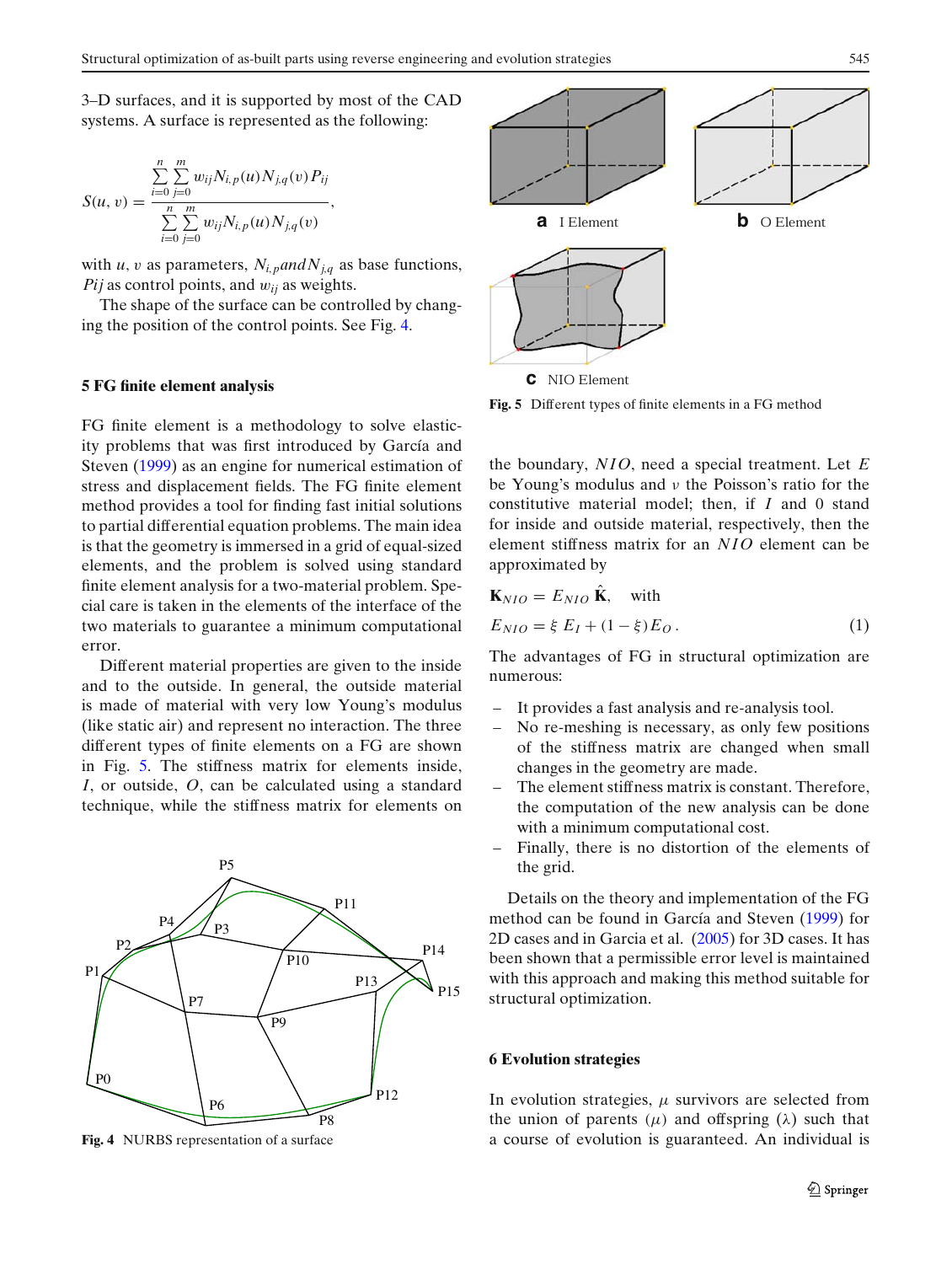<span id="page-5-0"></span>composed of a pair of vector variables:  $\vec{a} = (\vec{x}, \vec{\sigma})$ , in which  $\vec{a}$  is the individual,  $\vec{x}$  is the vector of object variables, and  $\vec{\sigma}$  is the vector of standard deviations used for mutation.

A high-level algorithm of the proposed evolution strategies can be summarized by:

 $t = 0$ initialize *P*(*t*) **while** (optimum limit is not reached) **do**  $Q(t)$  = recombine  $P(t)$  $Q(t)$  =mutate $Q(t)$ evaluate $O(t)$  $P(t+1) = \text{select}(P(t) \cup Q(t))$  $t = t + 1$ **end while**

Where  $P(t)$  is the parent population of  $\mu$  individuals and  $Q(t)$  is the offspring population of size  $\lambda \geq \mu$ . Evolution strategies were applied first by García and Gonzale[z](#page-8-0) [\(2004](#page-8-0)) for 2D structures and by Garcí[a](#page-9-0) [\(2005\)](#page-9-0) for 3D structures. Detail of the evolutionary operators can be found in those references.

# 6.1 Structural optimization

Given an objective function  $f : \mathbb{R}^n \to \mathbb{R}$ , an individual is defined as  $\vec{x} \in \mathbb{R}^n$  and is evaluated by  $f(\vec{x})$ . The vector  $\vec{x}$  contains the parameters that define the structure. The goal is to find the fittest individuals  $\vec{x}_f = \max(f(P_i(t))),$ where  $P_i(t)$  represents the  $i^{\text{th}}$  individual of the parents population at the *t* generation:

$$
f(\vec{x}_i) = w_1 \frac{\text{volume}(\vec{x}_i)}{\text{volume}(\vec{x}_0)} + w_2 \frac{\text{max\_disp}(\vec{x}_i)}{\text{max\_disp}(\vec{x}_0)}
$$
(2)

subject to

 $max\_vm(\vec{x}_i) \leq max\_vm(\vec{x}_0).$ 

The objective function as defined by 2 represents a point in the Pareto front determined by weights  $w_1$ and  $w_2$ . Selection of the appropriate objective functions and the weights depends on the particular problem goals; e.g., under critical failure, it is more important to minimize the stress rather than to reduce the volume of the structure.

# **7 Optimization examples**

## 7.1 Optimization of a connecting rod

This example consists of a connecting rod whose geometry was obtained by a RV procedure explained in previous sections. The final geometry of the rod and the control points used in the optimization procedure are shown in Fig. 6.

The loads applied in this case correspond to a compression in the direction of the main axis. The cylinder shape of the connectors is maintained constant during the optimization process. The control points are located in the connecting part and are restricted to maintain symmetry of the structure.

Figure [7](#page-6-0) shows some results obtained with the provolution program. The first case (a) consisted of nine control points along the connecting rod as shown in Fig. 6. The optimization was stopped after 80 generations, and no improvement was observed in the total volume. In fact, it was observed that the optimization increased the volume by 7%. The final shape of the selected surface presented a wave form that implies that the optimization process was far from the optimum. This is probably due to the amount of control points, as well as the standard deviation chosen in the evolution strategy. In the second case (b), the number of control points was reduced by half. After 30 generations, it was observed that the optimization reduced the volume by 2% but increased the stress by 5%. In the third case (c), the standard deviation of the mutation operator was reduced by half. In this case, after 40 generations, there was no reduction in the volume (increased in 1%), but on the other hand, the maximum stress was reduced by 7%. In the last case (d), both the number of control points and the standard deviation were reduced by half. After 35 generations, the best results were obtained in this case where the volume was reduced by 3% and the stress reduced by 2%.

One should note that the connecting rod used in this example was selected because it is a well-known structural element in a motor. However, the connecting rod existed since the invention of the car, and over the time, its design has evolve into a very well-optimized structure.

Having said that, it is not surprising that the volume reduction obtained with the method presented in this paper is very low. Only small changes were observed



**Fig. 6** Connecting rod and control points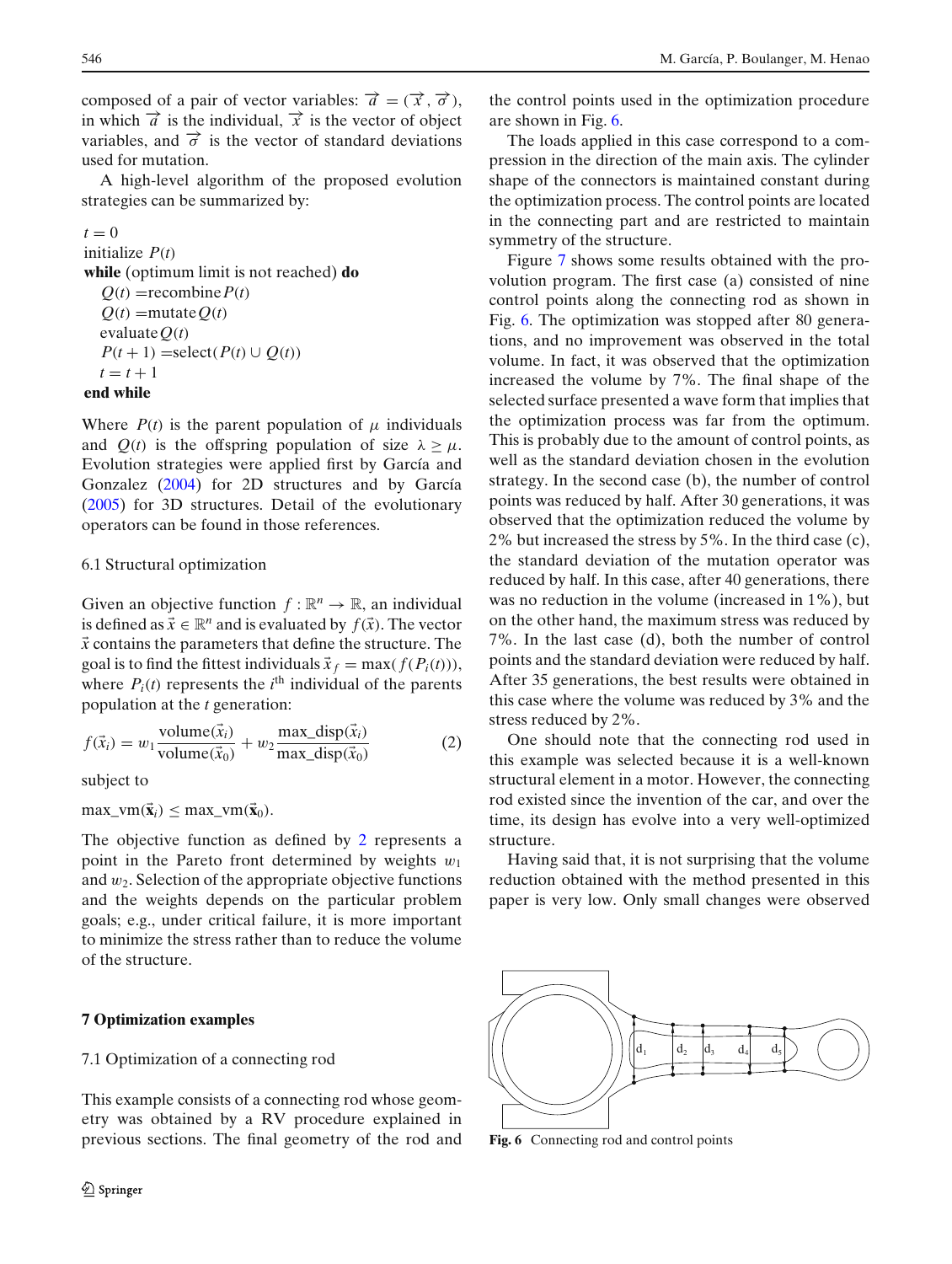<span id="page-6-0"></span>

**Fig. 7** Connecting rod results

in the shape, and in some cases, no improvement was obtained. Nevertheless, these results compared well with other attempts to optimize the same rod geometry as reported by Annicchiarico and Cerrolaz[a](#page-8-0) [\(2004](#page-8-0)). In their work, using a genetic algorithm technique and boundary element methods, they reduce the stress in the connecting rod at a cost of increasing the volume by 50%.

# 7.2 Optimization of a clutch fork

The clutch fork connects the slave cylinder to the clutch release bearing, commonly called the throw-out bearing. Figure [8a](#page-7-0) shows a sketch of a clutch system. The fork acts as a lever that is pivoted at point B (pivot ball). When the cylinder is actuated and the slave rod extends, pressure is applied to one end of the clutch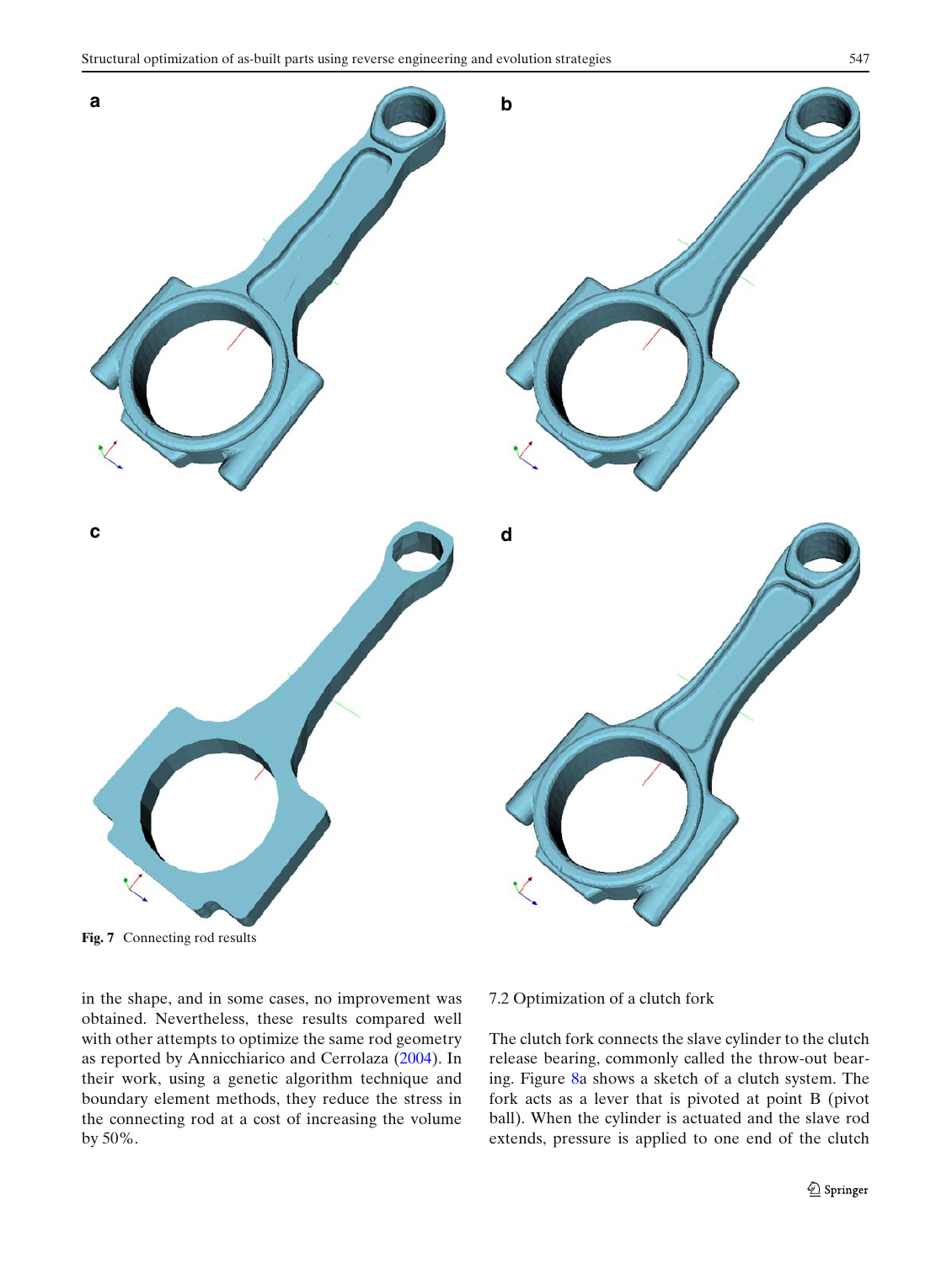<span id="page-7-0"></span>

**a** Working diagram **b** A broken fork at one arm. **Fig. 8** Clutch fork. **a** A force is applied by the cylinder in *C* to displace the release bearing in *A*. **b** Photograph of a failed fork

fork C. This causes the fork to rotate on the pivot ball and slide the release bearing along the transmission input shaft into the clutch unit itself.

An original fork was digitized using the Kreon scanner, and a model was reconstructed with a total number of 43,000 triangles. This piece-wise linear surface was then transformed into a set of 150 NURBS patches using an automatic surfacing algorithm, each patch consisting of five control points. A detailed display of the NURBS patches at one of the arms is shown in Fig. 8a.

Due to its design shape, finite element analysis reveals that the region of maximum stress is located near the pivot. However, it has been found that many of them fail in one of the fork arms as shown in Fig. 8b.

This is probably the result of uneven loads. In fact, a close inspection of scanned forks revealed that one of the arms of the fork can get in contact with the release bearing before the other. This is due to a fabrication defect that is very common in the cast iron process. To simulate this, the structure was modeled when only one arm is in contact against the release bearing. The boundary conditions correspond to a force in the *z* direction at point C, movement restriction at B in the *z* and *y* directions, and movement restriction at the contact point A in the *z* and *x* directions. FG finite element analysis was used, and the results are shown in Fig. 9b. It clearly reveals the point where the fork fails.

Furthermore, a structural optimization was performed on the fork model with one arm contact boundary condition. The objective function was chosen to be

$$
f(\vec{x}_i) = w_1 \frac{\max\limits_{i} \text{var}(\vec{x}_i)}{\max\limits_{i} \text{var}(\vec{x}_0)} + w_2 \frac{\max\limits_{i} \text{disp}(\vec{x}_i)}{\max\limits_{i} \text{disp}(\vec{x}_0)}
$$
(3)

subject to

volume( $\vec{x}_i$ )  $\leq$  volume( $\vec{x}_0$ ).

This function minimizes stress with a volume constraint. Additionally, due to the complexity of the shape, few changes to the surface representation were made before optimization was applied. First, the definitions of the surface at the points of application of the boundary conditions had to be manually changed to properly mimic its working loads. Secondly, as the initial optimization test revealed, the amount of surfaces and control points was excessive, the convergence of the evolution strategy was very slow. Therefore, only local optimization of the critical part was possible to accomplish. An initial optimization gave the following



**a** A patch of Nurbs surfaces. **b** Fixed Grid FEA. **Fig. 9** Detail of the surface modeling of the clutch fork and the analysis results for uneven boundary conditions



**Fig. 10** Remodeled geometry for the fork optimization. Original and optimized shape. The *color* represent the von Mises stress. It can be noticed how the level of stress is decreased in the optimized shape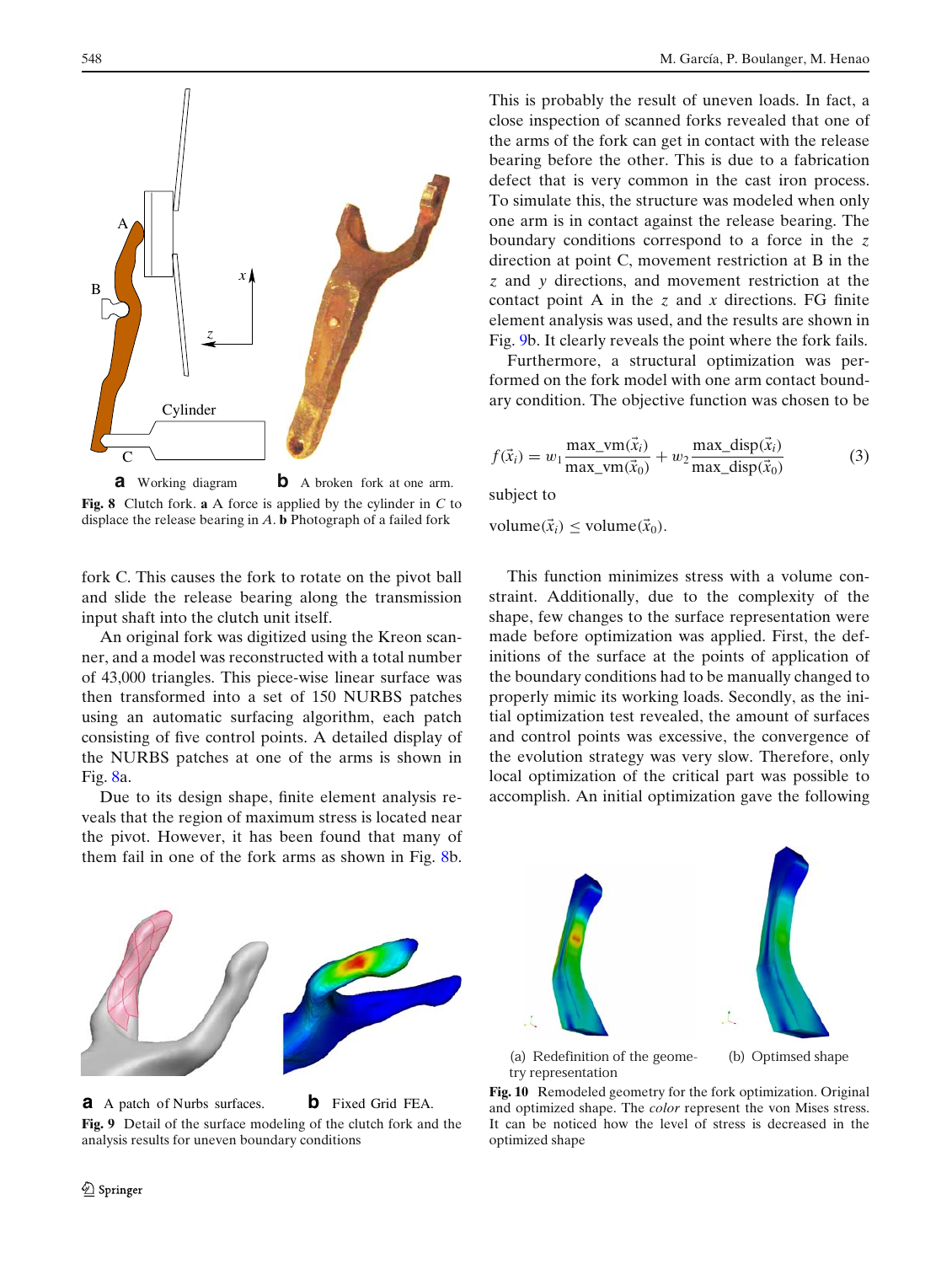<span id="page-8-0"></span>results after 80 generations: a geometry with a stress reduction of 0.8% and an increase of the volume of 1.3%. The control points of the selected surfaces were used as design variables. Every run of the program took approximately 6 h and 18 min. The computation of the optimization parameters was accomplished by a trial-and-error process. This meant several days of computer–human interaction. In a search for improving this performance, a redefinition of the shape using a smaller number of surfaces (this is combining several ones into a single NURB) was performed. This reduced the number of control points and design variables. It also reduced the local oscillation of the shape due to random changes in the value of the control points produced by the evolutionary algorithm. The remodeling of shape geometry is presented in Fig. [10a](#page-7-0). Figure [10b](#page-7-0) corresponds to the result of the optimization process after 40 generations with a population size of 13. In this case, the stress was reduced by 38.5%, and the volume was increased by 3.4%. The standard deviation was 1.5.

#### **8 Conclusion**

A procedure to perform shape optimization of as-built parts is presented in this article. The RV process starts with the acquisition of the geometry of the structures by using high-resolution laser scanners. The cloud of points produced in the scanning procedure is decimated, cleaned, meshed, and transformed into a parametric CAD model. After a de-featuring process of the parametric model (to reduce small geometric nonstructural details), the number of NURBS is reduced, and some parametric CAD primitives and NURBS control points are identified and used as design variables. Selection of the control points plays an important role in the process. Moreover, as the number of control points increases, the performance of the method decreases. The search for the optimum shape is accomplished using evolution strategies.

This method serves as an exploration of the design space. Although, only two particular cases of the optimization function (or objective function) was shown in this paper, they can be constructed to satisfy particular demands such as to reduce stress concentration, to reduce weight, or, in general, to improve the mechanical response of the structure. The examples shown in this paper demonstrate the capabilities of the method. The experiments developed show that a good correlation of the optimization parameters will lead to a good solution. However, a bad choice of these parameters

will delay the convergence of the method or will not converge at all. It seems that these parameters should be chosen for each particular problem. Also, it should be taken into account that the optimization of most of the reversed engineered structures aim to improve an already-designed object that, in many cases, is a good design. Therefore, the improvement obtained by the optimization seems to be small compared with the academic examples in which reduction of 50% of the volume is achieved.

Finally, alternative optimization methods should be used to enhance the performance of the process. It is well known than the combination of evolutionary strategies to search the local minimum plus the gradient-based method to refine the search are powerful combinations that take advantage of the two techniques. Other possibilities to improve performance include a parallel implementation of the FG and the evolution strategies methods. Nevertheless, this still requires the evaluation of a high number of feasible structures. In conclusion, shape optimization with evolution strategies (or genetic algorithms) seems to work fine in academic problems when the number of design variables is relatively small. However, in industrial problems, the number of trials to set the parameters plus the extended solution times make this method not the best choice. In fact, the results presented in this paper point more toward a gradient-based method or a combination of a stochastic and a gradient-based method.

#### **References**

- Annicchiarico W, Cerrolaza M (2004) A 3-D boundary element optimization approach based on genetic algorithms and surface modelings. Eng Anal Bound Elem 28:1351–1361
- Bäck T (1996) Evolutionary algorithms in theory and practice. Oxford University Pres, New York
- Bäck T, Schwefel HP (1996) Evolutionary computation: an overview. In: IEEE International conference on evolutionary computation, Nagoya, Japan, pp 20–29
- Besl P, McKay N (1992) A method for registration of 3-D shapes. IEEE Trans Pattern Anal Mach 14(2):239–256
- Garcia M, Henao M, Ruiz O (2005) Fixed grid finite element analysis for 3D structural problems. Int J Comput Methods 2(4):569–586
- García M, Henao M, Boulanger P (2007) Evolutionary algorithms applied to shape optimisation of 3-d structures. Int J Struct Multidiscip Optim (in press)
- García M, Gonzalez C (2004) Shape optimisation of continuum structures via evolution strategies and fixed grid finite element analysis. Struct Multidisc Optim 26(1–2):92–98
- García M, Steven GP (1999) Fixed grid finite elements in elasticity problems. Eng Comput 16(2):145–164